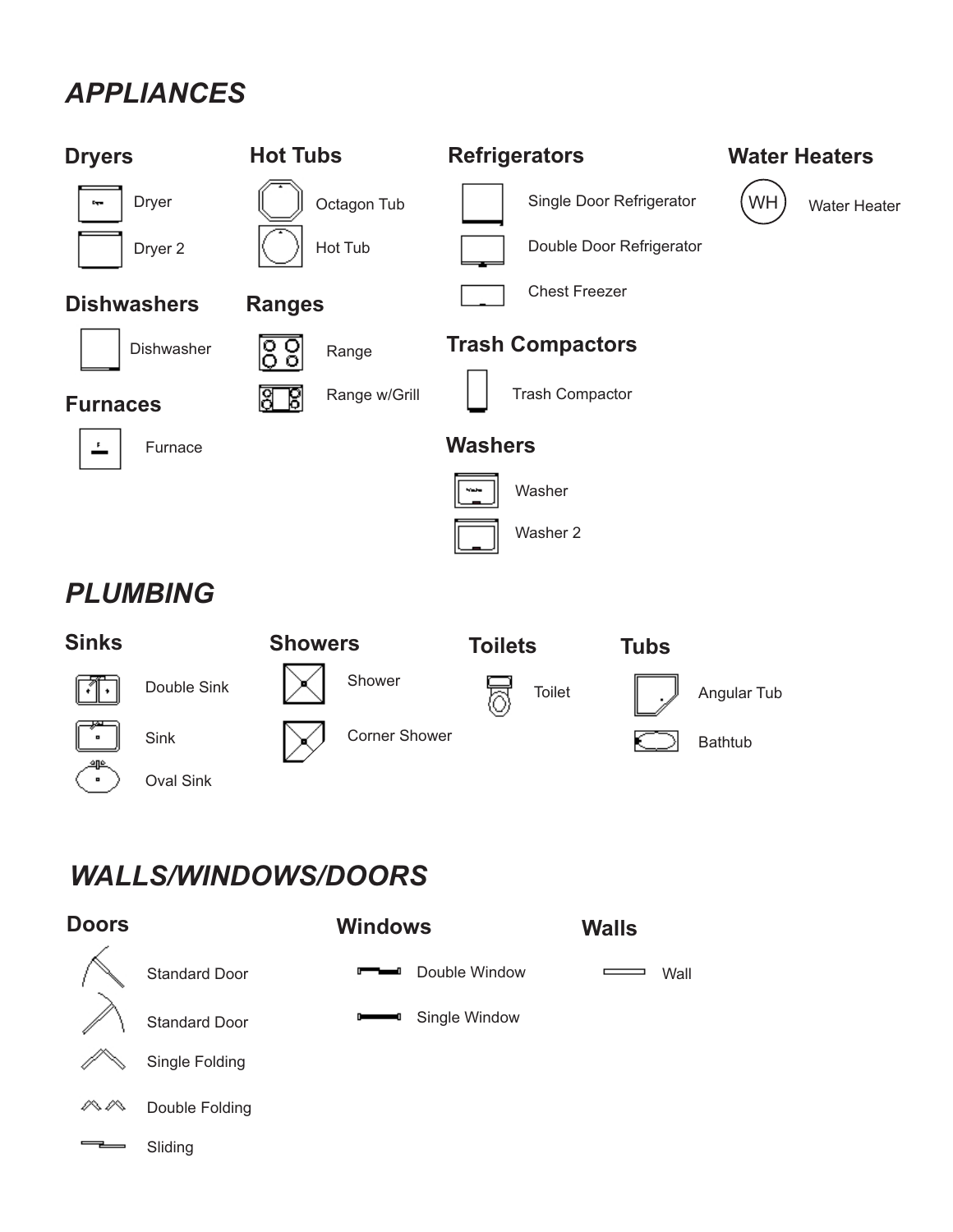# *POWER SYMBOLS*



#### **Door Strikers**



Electric Door Strike

МL

Unit

Master Intercom Directory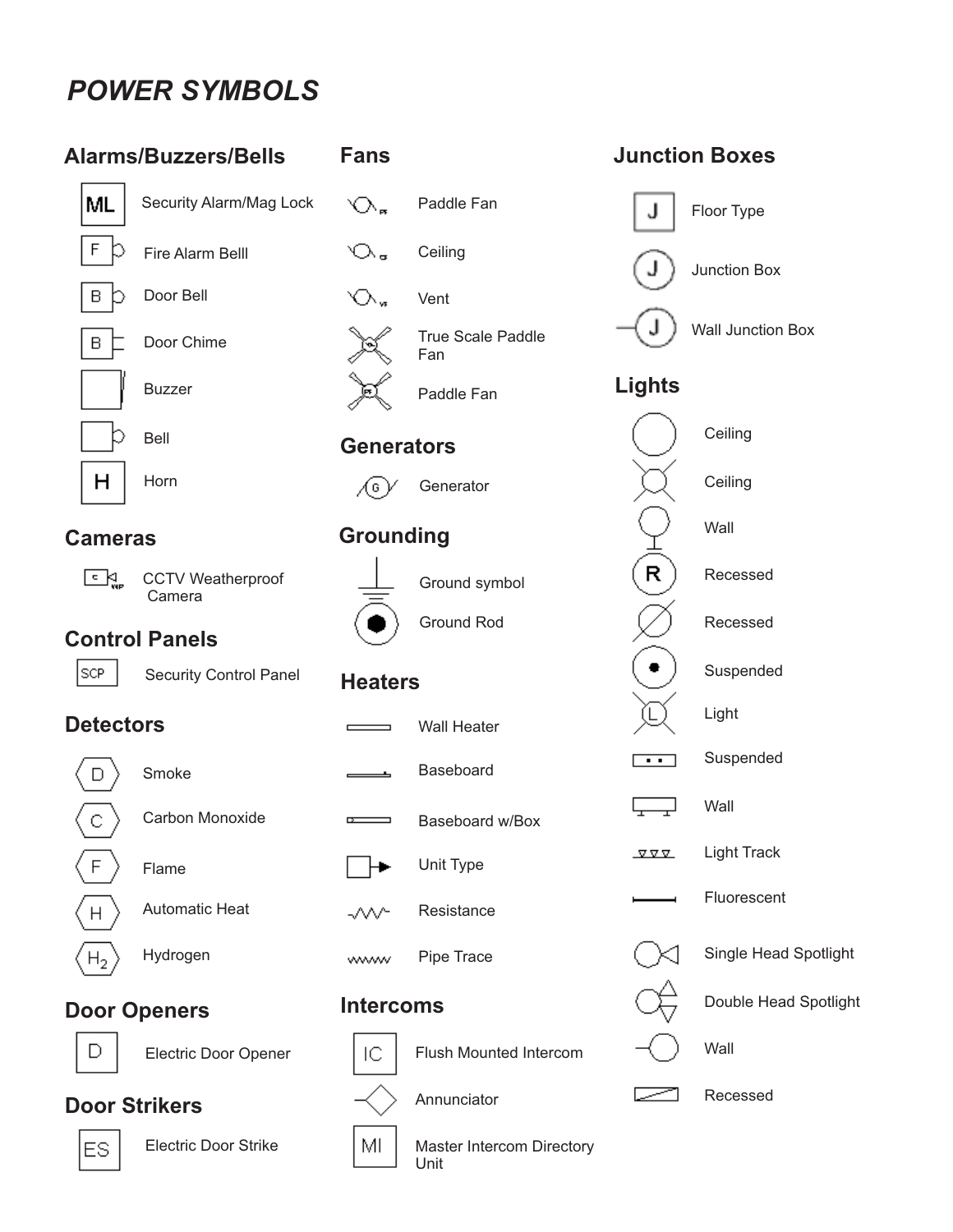# *POWER (cont.)*

#### **Motor Starters**

VEMA 0

NEMA 1

**Sм** 

 $RV$ 

**RV** 

#### **Outlets**

в

F

L

S

D

 $\mathsf E$ 

 $\mathbf C$ 

٧

</u>

X

B.

Ceiling Blanked

Ceiling Fan

Ceiling Lamp

Ceiling Pull Switch

Ceiling Drop Cord

Ceiling Electric

Ceiling Clock

Ceiling Vapor Discharge Lamp

Special Purpose

Ceiling Exit

Ceiling Lamp Holder w/Pull Switch

Wall Blanked

Wall Fan

Wall Lamp

- Wall Pull Switch s.
- Wall Clock
- € Wall Electric
- $\circledcirc$ Wall Vapor Discharge Lamp
	- Wall Lamp Holder w/Pull Switch
- (X) Wall Exit

⊙,

#### **Meters**



#### **Modems/ Routers**



#### **Network Routers**



#### **Receptacles**

| ⊸…                             | <b>AFCI</b>              |
|--------------------------------|--------------------------|
| $\boldsymbol = \blacktriangle$ | <b>Isolated Ground 2</b> |
| $\Rightarrow\Rightarrow$       | <b>Isolated Ground</b>   |
| ◉                              | <b>Floor Outlet</b>      |
| €                              | <b>Floor Duplex</b>      |
| $\Rightarrow$                  | Quadplex                 |
| 丰田                             | <b>Triplex</b>           |
| ≔⊖…                            | Weatherproof             |
|                                |                          |
| $\clubsuit$ .                  | <b>Dryer</b>             |
| €,                             | Range                    |
| ⊸⊕…                            | <b>GFCI Duplex</b>       |
| ⇒                              | <b>Split Wired</b>       |
| ←                              | Single Receptacle        |

# Ċ.

**Relays**

 $R)$ 

 $777$ 

Magnetic Contactor

#### **Motors**



**Service Panels** Power Panel Surface Power Panel Recessed Power Panel on Normal Generator Feeder Relay Distribution Panel Distribution Panel on Normal Generator Feeder

Motor Starter Switch

Magnetic NEMA Size 0

Magnetic NEMA Size 1

Combo Mag Disconnect

Combo Mag Disconnect

NEMA 0 NEMA Size 0

NEMA<sub>1</sub> NEMA Size 1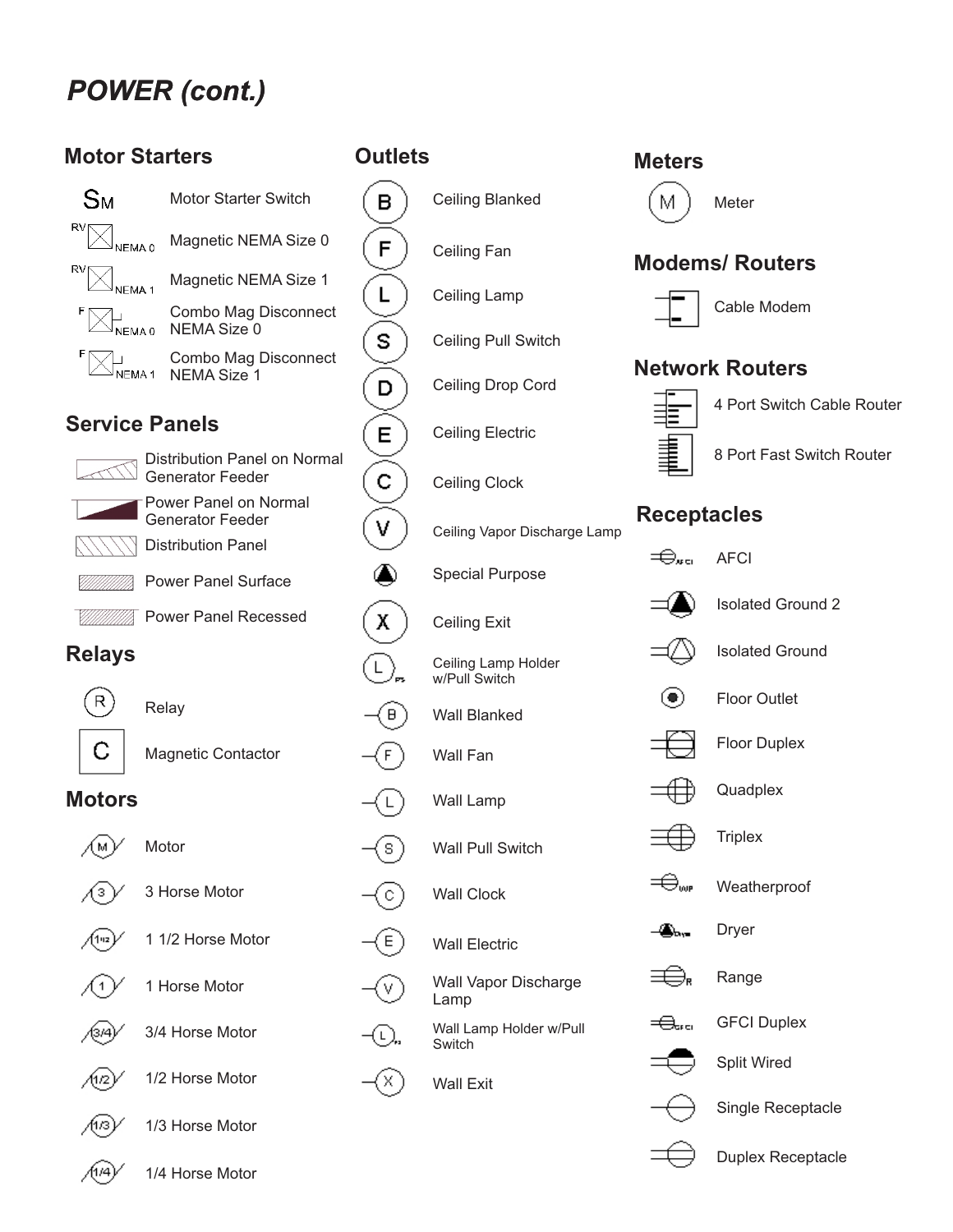# *POWER SYMBOLS*

#### **Sensors**



- Photo Cell
- Motion Detector 3

Motion Detector 2

Motion Detector

# **Switches**

S Single Pole  $S<sub>3</sub>$ Three Way  $S<sub>4</sub>$ Four Way  $S<sub>D</sub>$ Dimmer  $S<sub>2</sub>$ Double Pole  $S_{DT}$ Single Pole Double Throw  $S<sub>H</sub>$ Horizontally Mounted **S**wp Weatherproof **Swcb** Weatherproof Circuit Breaker **S**<sub>WF</sub> Weatherproof Fused  $S_F$ Fused  $S_T$ Timer Fused Disconnect F Disconnect

**Switches** 



## **Thermostats**

Τ т

Line Voltage

Line Voltage Generic

# **Transformers**



Pad Mount **Transformer**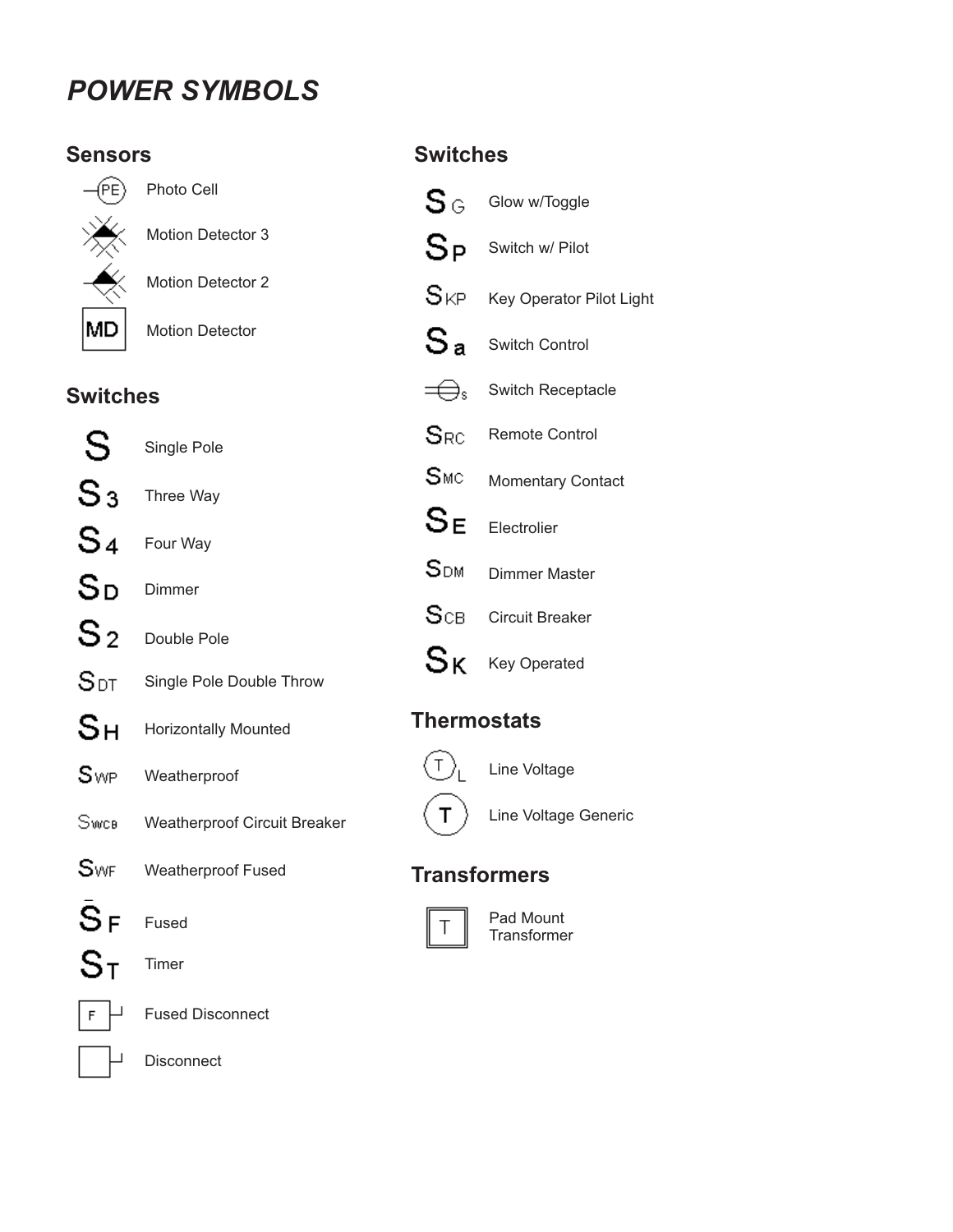# *Structured*

#### **Alarms/Buzzers/Bells**



Security Alarm/Mag Lock

Door Bell Fire Alarm Belll

Door Chime

Buzzer

Bell

Horn

# **Audio Controls**



Volume Control

Volume Control

# **Audio Jacks**



Speaker Outlet

Audio Outlet

Floor Mounted Mic

Wall Mounted Mic

# **Cable Jacks**



Cable Antenna System

CCTV Coaxial Cable Power



Master Antenna System

#### **Fans**



Ventilation Fan

#### **Keypads**



Security Keypad

#### **Heaters**

-AAA-

Resistance Heater

#### **Intercoms**



Flush Mounted Intercom

Annunciator

Master Intercom Directory Unit

# **Lights**



## **Modems**



Cable Modem

**Control Panels SCP** Security Control Panel

Camera

8 Way

4 Way

# **Detectors**

**Cameras**

⊡⊀ॗ

**Cable Splitters**

 $\equiv$  2 Way



 $H<sub>2</sub>$ 

# Hydrogen

Flame

# **Door Openers**



Electric Door Opener

## **Door Strikers**



Electric Door Strike

Smoke

CCTV Weatherproof

Carbon Monoxide

Automatic Heat